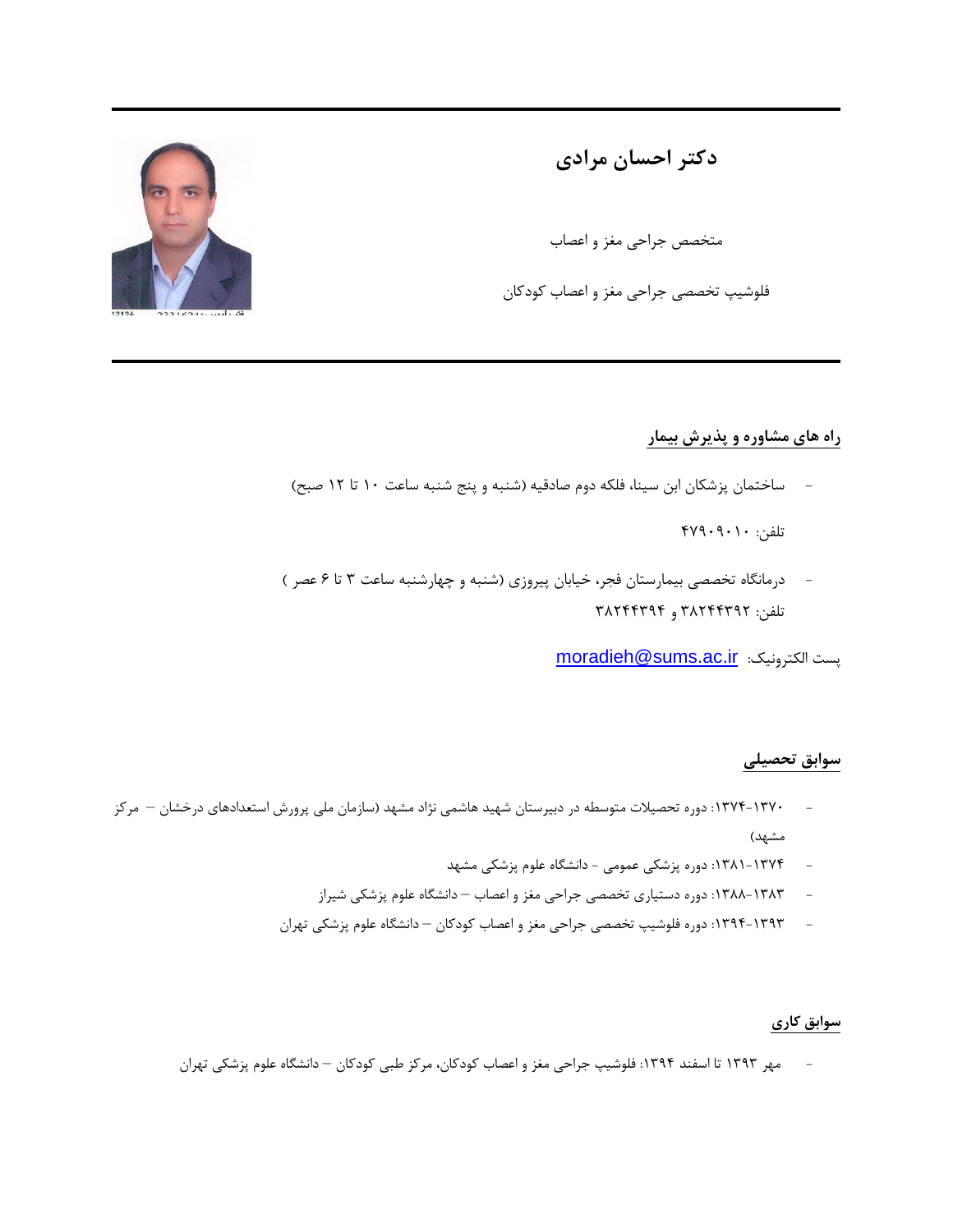- خرداد ۱۳۹۱ تا مهر ۱۳۹۳: استادیار تمام وقت جغرافیایی (سرویس نروسرجری کودکان)، بیمارستان نمازی، دانشگاه علوم پزشکی شیراز
- آذر ۱۳۸۸ تا اردیبهشت ۱۳۹۱: متخصص جراحی مغز و اعصاب (طرح تعهد نیروی انسانی پزشکان)، بیمارستان امام خمینی، دانشگاه علوم پزشکی جیرفت

## **سوابق آموزشی**

- خرداد ۱۳۹۱ تا مهر ۱۳۹۳: آموزش نروسرجری کودکان به دستیاران تخصصی جراحی مغز و اعصاب دانشگاه علوم پزشکی شیراز بصورت راند آموزشی هفتگی، کنفرانس دوره ای و اتاق عملهای آموزشی روزانه
- خرداد ۱۳۹۱ تا مهر ۱۳۹۳: تدریس سرفصل های جراحی مغز و اعصاب کودکان به دانشجویان دوره پزشکی عمومی دانشگاه علوم پزشکی شیراز

## **فهرست مقاالت و ارائه های علمی**

- ۰. Amir Amini [Navaei,](http://link.springer.com/search?facet-creator=%22Ami+Amini+Navaei%22) [Zohreh](http://link.springer.com/search?facet-creator=%22Zohreh+Habibi%22) Habibi, Ehsan [Moradi,](http://link.springer.com/search?facet-creator=%22Ehsan+Moradi%22) [Farideh](http://link.springer.com/search?facet-creator=%22Farideh+Nejat%22) Nejat, Parasitic rachipagus twins; report of two cases, Child's Nervous System, Volume ٣١, [Issue](http://link.springer.com/journal/381/31/6/page/1) ۶, ١٠٠١-١٠٠٣, June ٢٠١۵.
- ۱. Ehsan Sherafat**-**kazemzadeh**,** Ehsan Moradi, Alireza Sheikhi (CRASH-۱ trial collaborators), Effects of tranexamic acid on death, vascular occlusive events, and blood transfusion in trauma patients with significant haemorrhage (CRASH-٢): a randomised, placebo-controlled trial, The Lancet, Volume ٣٧۶, Issue  $\gamma$ re,  $\gamma$ re - ۳۲,  $\gamma$  July  $\gamma \cdots$ .
- ۳. Malihe Sabeti, Ehsan Moradi and Serajeddin Katebi, Analysis of Neural Sources of P۳۱۱ Event-Related Potential in Normal and Schizophrenic Participants, Advances in Experimental Medicine and Biology, ۲۰۱۱, Volume ۶۹۶, Part v, ΔΛ۹-Δ۹۷.
- 4. Malihe Sabeti, Roya Behroozi, Ehsan Moradi, Analyzing Complexity, Variability and Spectral Measures of Schizophrenic EEG Signal, International Journal of Biomedical Engineering and Technology, in press.
- 2. Ehsan Moradi, Frashid Farzaneh, Zohreh Habibi, Farideh Nejat. Ethnicity and craniosynostosis; letter to editor. Journal of Neurosurgery,  $\mathbf{r} \cdot \mathbf{r}$ .